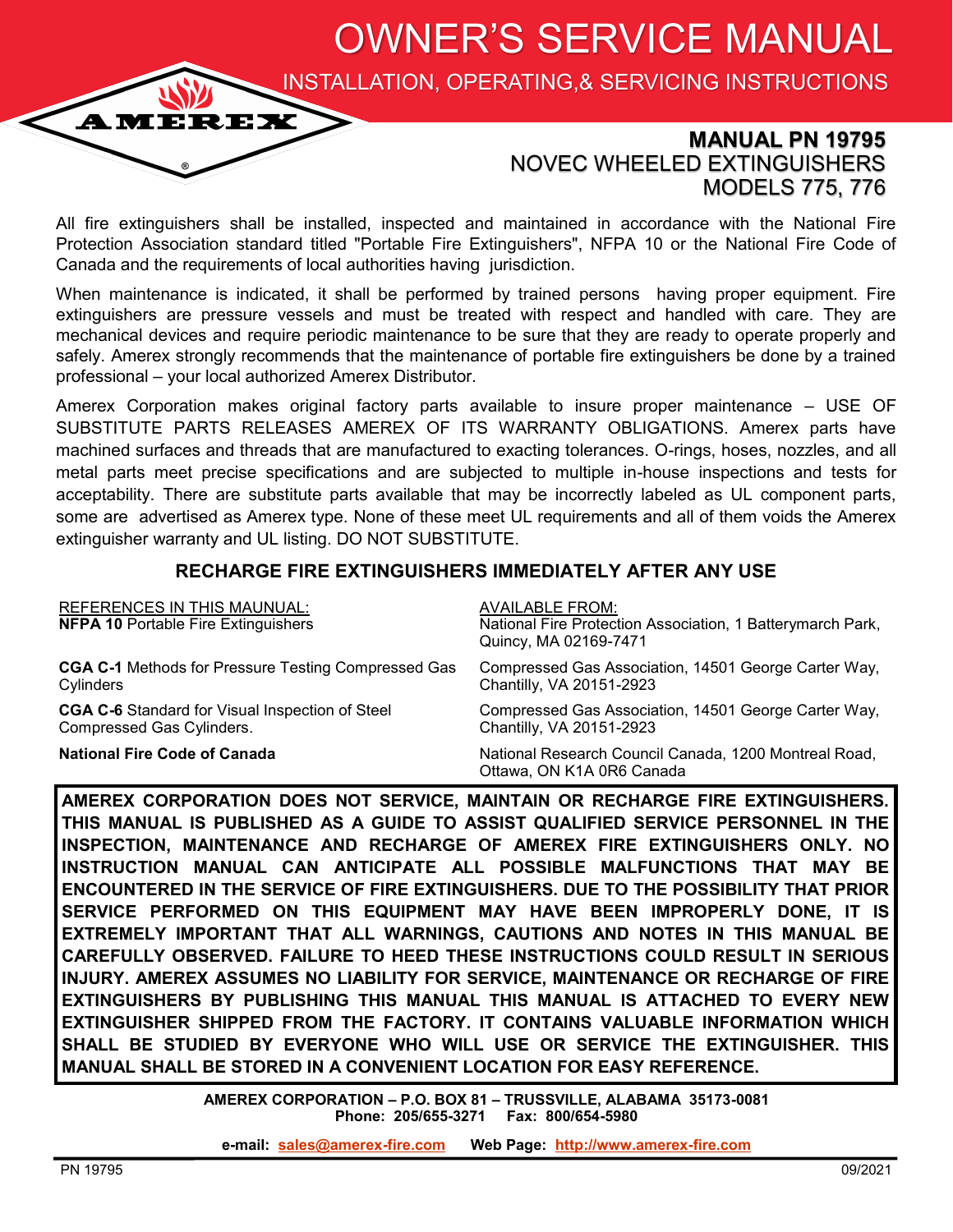# **INSTALLATION**

Do not place this extinguisher close to a potential fire hazard. Amerex recommends location no less than a 50 foot distance from the hazard while leaving an unobstructed access. Avoid placing it in an extremely hot or cold place. The operational temperature range for this extinguisher is -40 $\degree$  to +120 $\degree$ F (-40 $\degree$  to +49 $\degree$ C). The extinguisher shall be adequately protected if temperatures outside of this range are anticipated. Keep the extinguisher clean and free from dirt, ice, chemicals and any contaminants which may interfere with its proper operation. Do not functionally test this fire extinguisher. (Testing or any use may cause the extinguisher to gradually lose pressure and become ineffective.)

# **OPERATION**

- **CAUTION: Persons expected to use this extinguisher shall be trained in initiating its operation and in the proper fire fighting technique. "Dry Run" and visual aid training will prepare personnel with the feel for this extinguisher so that the most effective application can be utilized in an emergency. The basic operating instructions are contained in the pictogram portion of every extinguisher nameplate (label). The following elaborates on these instructions:**
- **1.** Move the extinguisher to within approximately 30 feet of the fire site. Keep the extinguisher upright. **NOTE: The model 775 and 776 extinguisher may be operated in either the vertical or reclined position; however, it will discharge more agent in the vertical position.**
- 2. Twist and pull pin. Open cylinder discharge valve by rotating (pulling) the valve lever toward the hose 90°. The hose is now pressurized with chemical.
- 3. Pull nozzle, with lever in the closed position, from the mount and extend the hose from the storage rack.
- 4. Stand back 15 to 20 feet from the fire and aim the nozzle at base of flames nearest you. Open nozzle by pulling handle toward you (be prepared for a discharge recoil by holding the nozzle firmly).
- 5. Sweep side to side across the base of the fire and past both edges. Progressively follow up until the fire is extinguished. Work the fire away from you while being alert for flashbacks. Move closer as the fire is extinguished but not so close as to scatter or splash the burning materials.
- 6. When the fire is out, push the nozzle lever forward to the closed position.
- 7. Evacuate and ventilate the area immediately after extinguishing the fire. The fumes and smoke from any fire may be hazardous and can be deadly.

### **MODEL 775 and 776**

| Discharge Time (approx.)   | 23 seconds    |
|----------------------------|---------------|
| <b>Range (Agent Throw)</b> | 25 to 35 feet |
| <b>Hose Length</b>         | 40 feet       |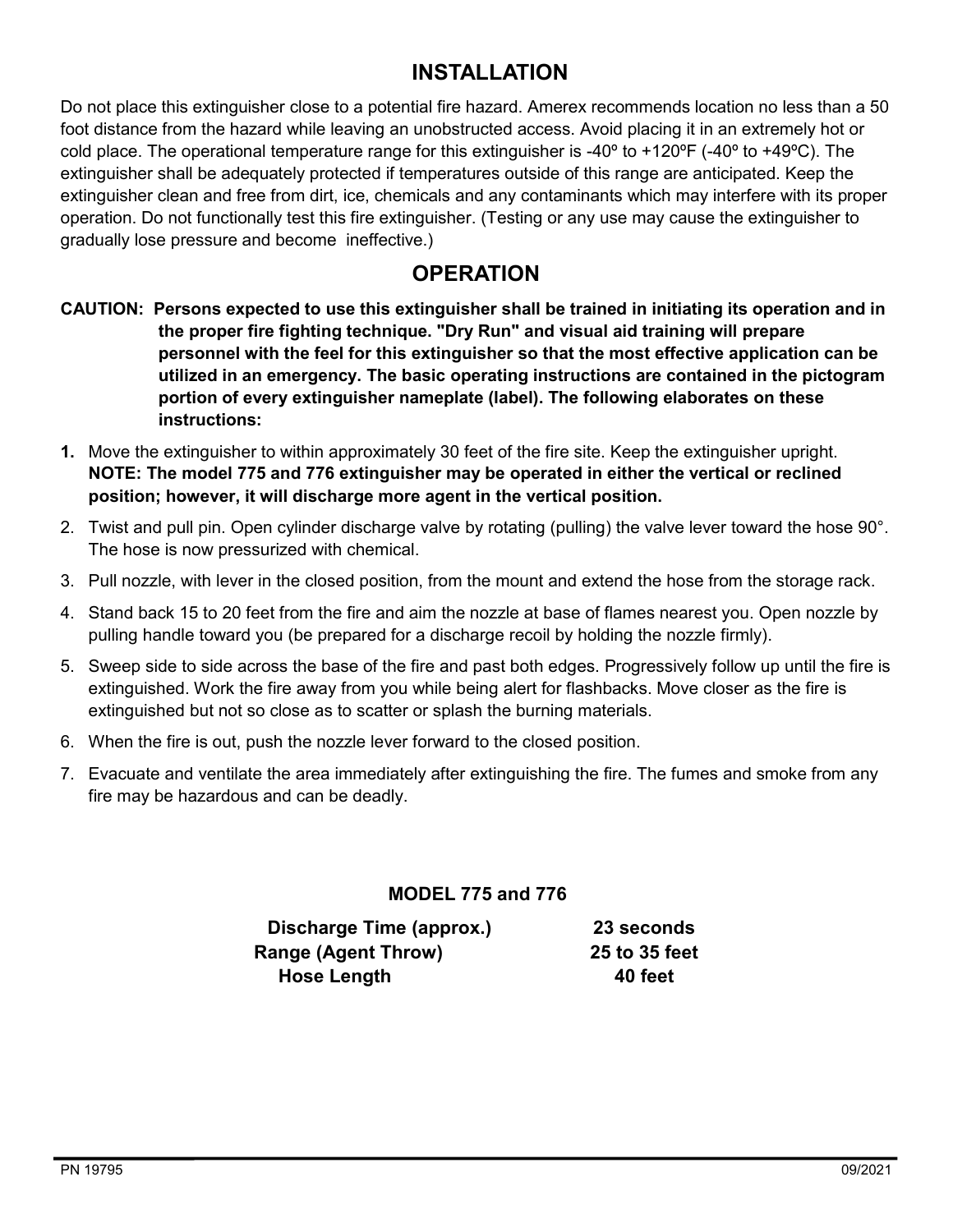## **SHUTDOWN**

### **CAUTION: BEFORE PERFORMING THE SHUTDOWN PROCEDURE AND PREPARING TO MOVE THE EXTINGUISHER TO THE RECHARGE LOCATION, DETERMINATION MUST BE MADE THAT THE FIRE IS COMPLETELY EXTINGUISHED AND THERE IS NO DANGER OF A FLASHBACK.**

- 1. Rotate cylinder discharge valve lever 90° to the closed position. Install pull pin to prevent accidental actuation while transporting to recharge location.
- 2. Remove residual agent from hose.
- 3. Return the extinguisher to the upright position.
- 4. Coil the hose onto the storage rack and position the nozzle into the mount in preparation for transport to the recharge location.

# **INSPECTING THE EXTINGUISHER**

**This extinguisher shall be inspected at regular intervals (monthly or more often if circumstances dictate) to insure that it is ready for use. Inspection is a "quick check" that a fire extinguisher is available and is in operating condition. It is intended to give reasonable assurance that the fire extinguisher is fully charged. This is done by verifying that it is in its designated place, that it has not been actuated or tampered with, and that there is no obvious physical damage or condition to prevent its operation.**

# **PERIODIC INSPECTION PROCEDURES**

### **(Monthly or more often if circumstances dictate)**

NFPA 10 Periodic inspection of fire extinguishers shall include a check of at least the following items:

- 1. Located in designated place.
- 2. No obstruction to access or visibility.
- 3. Pressure gauge reading or indicator in the operable range or position.
- 4. Operating instructions on nameplate and facing outward.
- 5. Safety seals and tamper indicators not broken or missing.
- 6. Examination for obvious physical damage, corrosion, leakage, or clogged nozzle.
- 7. Determine fullness by weighing.
- 8. Hose properly coiled and shut-off nozzle in its mount.
- 9. Wheels rotate freely.

## **MAINTENANCE**

**NFPA 10 Maintenance is a "thorough check" of the extinguisher. It is intended to give maximum assurance that a fire extinguisher will operate effectively and safely. It includes a thorough examination for physical damage or condition to prevent its operation and any necessary repair or replacement. It will normally reveal if hydrostatic testing or internal maintenance is required.**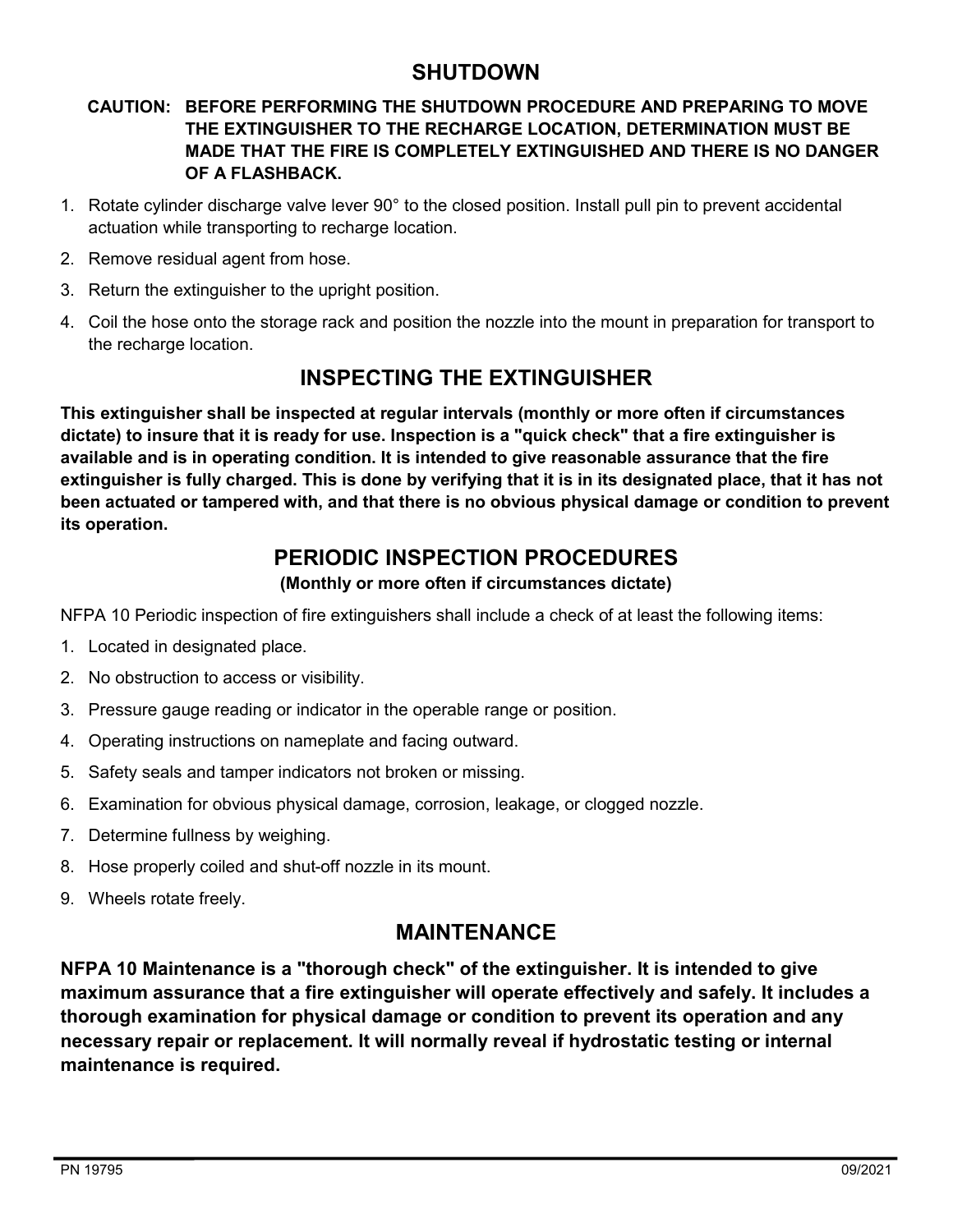# **MAINTENANCE PROCEDURE**

1. Clean extinguisher to remove dirt, grease or foreign material. Check to make sure that the instruction nameplate is securely fastened and legible. Inspect the cylinders for corrosion, abrasion, dents or weld damage. If any damage is found and you doubt the integrity of the cylinder, hydrostatically test to factory test pressure, using the proof pressure method, in accordance with instructions in CGA pamphlet C-6 and NFPA 10. See proper method of depressurizing and reclaiming 3M™Novec™ 1230 in Complete Maintenance procedures.

## **NOTE: WHEN CLEANING, AVOID USE OF SOLVENTS AROUND THE PRESSURE GAUGE. THEY COULD SERIOUSLY DAMAGE THE PLASTIC GAUGE FACE.**

- 2. Inspect the extinguisher for damaged, missing or substitute parts. Only factory replacement parts are approved for use on Amerex fire extinguishers.
- 3. Weigh the extinguisher and compare with weight printed in the "Maintenance" section on the nameplate (label). Recharge extinguisher if weight is not within indicated allowable tolerances.
- 4. Check the date of manufacture printed on the extinguisher label (nameplate) or on the agent cylinder dome. The agent cylinder must be hydrostatically (proof pressure) tested every 12 years to the test pressure indicated on the nameplate (will vary according to size). Discharge hoses must also be hydrostatically tested (proof pressure) every 12 years to 300 psi, or service pressure, whichever is higher.
- 5. Visually inspect the pressure gauge:
	- a. If bent, damaged or improper gauge, depressurize and replace.
	- b. If pressure is low, check for leaks.
	- c. If over pressurized (overcharged), depressurize the extinguisher and follow recharge instructions.
- 6. Check pull pin for freedom of movement. Replace if bent or if removal appears difficult.
- 7. **WARNING: ALWAYS OPEN THE SHUTOFF NOZZLE HANDLE SLOWLY. ANY EVIDENCE OF AGENT IN THE NOZZLE INDICATES THAT THE UNIT MAY HAVE BEEN USED AND THE USE NOT REPORTED. BE PREPARED FOR A POSSIBLE DISCHARGE AND NOZZLE RECOIL.** Check the nozzle shutoff lever for freedom of movement (open and close several times). If the operation is impeded, disassemble the nozzle, replace parts and/or properly lubricate as necessary. Make sure that the nozzle tip is clear and unobstructed.
- 8. After making sure that there is no residual pressure in the discharge hose, disconnect it from the operating valve. Blow air through the hose and nozzle assemblies to insure that the passage is clear of foreign material. Check the couplings, hose and hose gasket for damage or deterioration – replace as necessary.
- 9. Inspect the valve assembly for corrosion or damage to hose thread connection. Replace valve assembly or component parts as necessary following the proper depressurization and recharge procedures. If valve removal is necessary, complete all steps in the Recharge Procedure.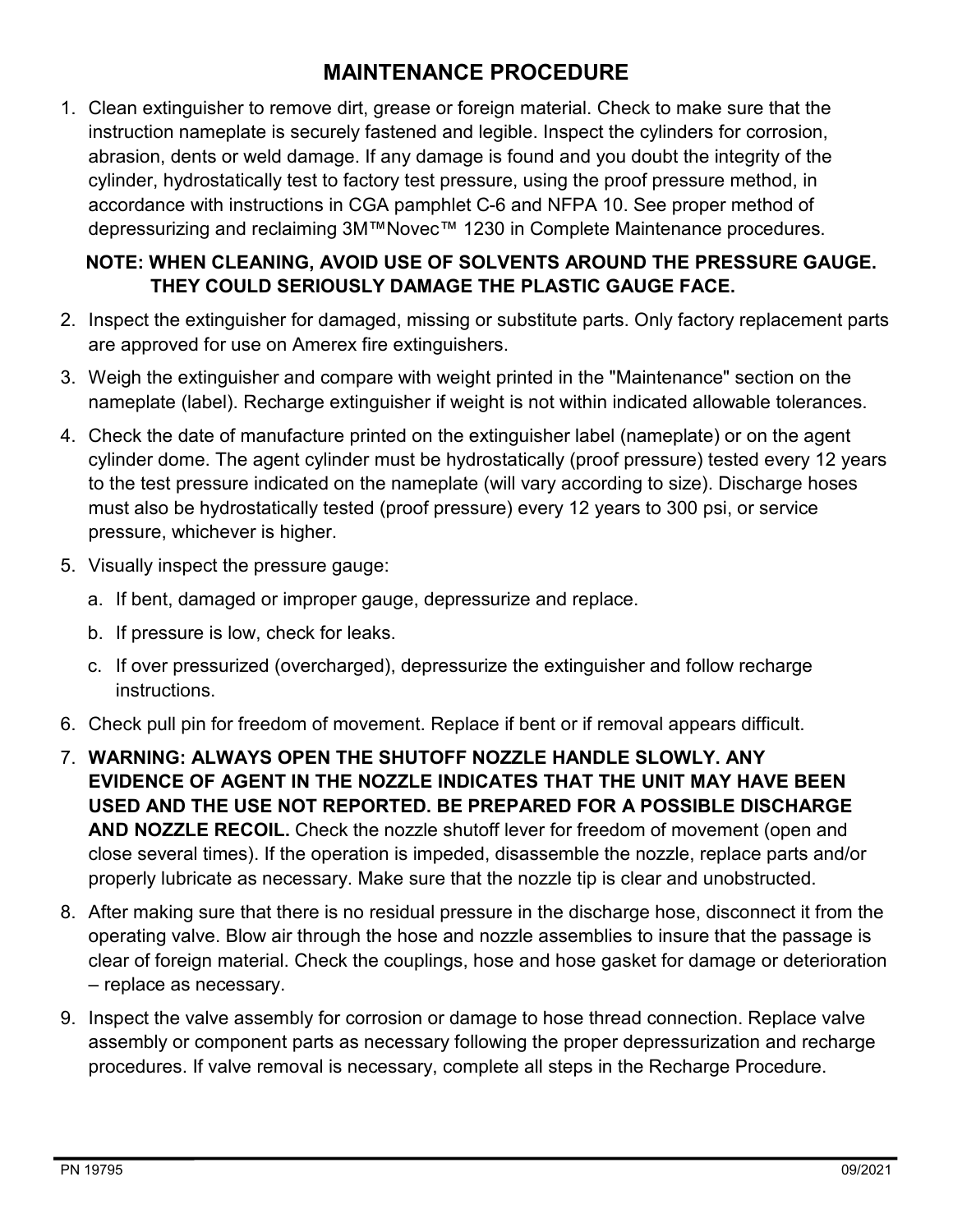- 10. Reconnect the hose to the agent cylinder. Properly coil the hose on the rack and install the nozzle (with the lever in a closed position) on the mount. **NOTE: WHEN ASSEMBLING THE HOSE TO THE AGENT CYLINDER OR NOZZLE TO THE HOSE, TIGHTEN THE COUPLING ¼ TURN AFTER CONTACTING THE HOSE GASKET.**
- 11. Inspect the wheels on to insure they rotate freely. Lubricate as required.
- 12. Check carriage assembly for loose nuts, bolts, frame distortion or damage. Check welds for damage or corrosion. Replace damaged parts or make repairs as necessary.
- 13. Install new tamper seal and record service data on the extinguisher inspection tag.
- 14. If the extinguisher has been moved to perform service, make sure that it is returned to its proper location.

# **COMPLETE MAINTENANCE (SIX YEAR MAINTENANCE)**

**NFPA 10 Every 6 years, stored pressure extinguishers shall be emptied and subjected to the applicable maintenance procedures. When the applicable maintenance procedures are performed during periodic recharging the six year requirement shall begin from that date.**

#### **WARNING:**

- **a. Before attempting to devalve the extinguisher for Maintenance, Hydrotest or Recharging be sure that it is completely depressurized. NEVER VENT TO THE ATMOSPHERE. Recover agent and vapor according to the instructions below.**
- **b. Never have any part of your body over the extinguisher while removing the valve assembly.**
- **c. 3M™Novec™1230 shall not be mixed with even the slightest amount of moisture. Prolonged exposure of a devalved cylinder to ambient air shall be avoided to prevent moisture contamination and cylinder rusting.**

# **COMPLETE MAINTENANCE (SIX YEAR MAINTENANCE) PROCEDURES**

- 1. Complete items 1 through 9 in Maintenance Procedure above.
- 2. Attach the appropriate recharge adapter to the extinguisher operating valve on the extinguisher cylinder. Empty the extinguisher of all pressure and 3M™Novec™using a listed Recharge/Recovery system and a bulk supply cylinder with sufficient empty capacity to accept the contents of the extinguisher. **NOTE: Every effort shall be made to halt unnecessary escape of 3M™Novec™ to the atmosphere. High Efficiency Recharge/Recovery (vacuum pump type) systems (UL Standard 2006) are commercially available. They allow a means of checking for and removing moisture or contamination during the recovery process.**
- 3. When extinguisher is empty of all agent and pressure, remove valve assembly and disassemble by removing downtube, spring and valve stem assembly. Discard valve stem assembly and collar O-ring.
- 4. Thoroughly clean all parts of the disassembled valve with a soft bristle brush or soft cloth. Blow the valve out with dry nitrogen.
- 5. Install a NEW Amerex valve stem assembly after lightly lubricating the valve stem O-ring with V-711 or equivalent (do not lubricate the valve stem seal). Reassemble the spring and downtube. Carefully install a NEW collar O-ring which has been lightly lubricated with V-711 or equivalent. Set the valve assembly aside.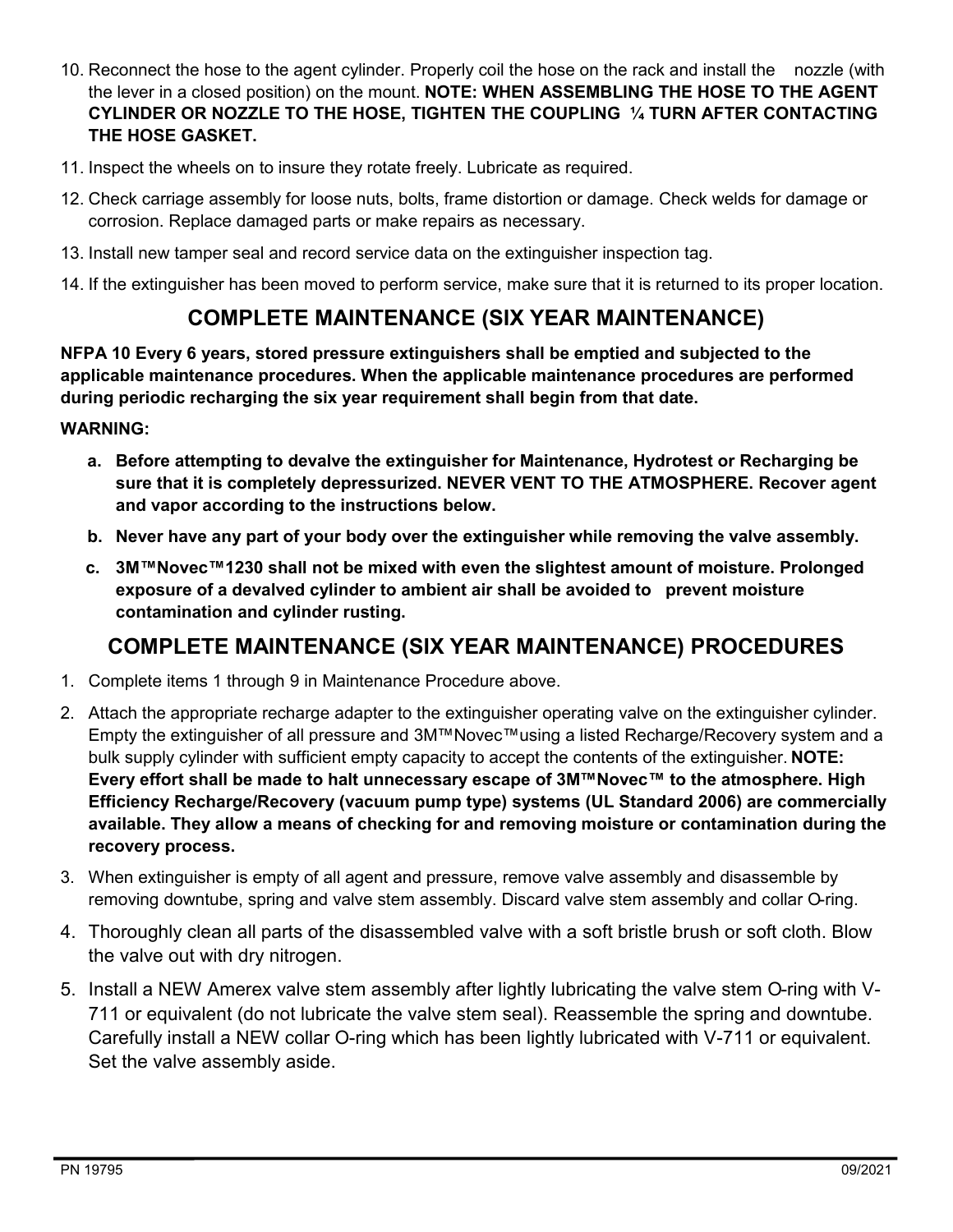- 6. Inspect the cylinder interior following CGA Visual Inspection Standard C-6. If a hydrotest has been performed or any moisture is evident, the cylinder shall be immediately warm air dried.
- 7. Clean the O-ring seating groove in the cylinder neck. If any rust is evident, remove by using a fine emery cloth (200 grit). Clean the surface and lubricate the entire sealing area with a thin film of V-711 or equivalent. Install the valve assembly in extinguisher cylinder. Hand tighten firmly.
- 8. Use the Getz system to purge the residual air from the extinguisher cylinder.

# **RECHARGE**

NFPA 10 is the replacement of the extinguishing agent (also includes the expellant for this type of extinguisher.

### **WARNING:**

- **a. Use a protective shield between you and the pressure gauge while charging an extinguisher. Do not stand in front of the gauge if a shield is not available.**
- **b. Use a regulated pressurizing source of dry nitrogen only with a minimum dew point of minus 70ºF (minus 57ºC). Set the regulator to no more than 25 psi above the extinguisher operating pressure.**
- **c. Check and calibrate regulator gauge at frequent intervals. The regulator gauge shall be used to determine when the intended charging pressure has been reached. Do not use the extinguisher gauge for this purpose.**
- d. **Never leave an extinguisher connected to a regulator of a high pressure source for an extended period of time. A defective regulator could cause the cylinder to rupture due to excessive pressure.**

## **RECHARGING PROCEDURE**

1. Perform steps 1 through 8 of the "Complete Maintenance (Six Year Teardown)" section.

**CAUTION:** All extinguisher and charging system valves must be closed before starting this procedure.

- 2. Thoroughly clean all parts of the disassembled valve with a soft bristle brush or soft cloth. Blow the valve out with air or nitrogen. Inspect the spring and downtube assembly, and replace parts if worn or damaged. Install a new valve stem & O-ring after lightly lubricating with V-711 (do not lubricate the valve stem seal).
- 3. Follow all recharging instructions on Getz or other "approved" Recharge/Recovery System.
- 4. Fill extinguisher with amount of 3M™Novec™ 1230 specified on nameplate and pressurize to the pressure specified with dry nitrogen.
- 5. Remove the recharge adapter. Some residual agent may remain in the valve orifice as a result of the charging procedure. Before attempting to leak detect, vacuum or blow the vapor away from the areas to be checked. Check extinguisher for leaks at the valve orifice, around the collar seal, cylinder welds and gauge. One method is to apply leak detecting fluid or a solution of soapy water to these areas. Use dry nitrogen to blow all liquid residue out of the valve and wipe the extinguisher to dry the exterior. **DO NOT LEAVE ANY LIQUID INSIDE THE VALVE BODY.**
- 6. Install hose assembly, with shut-off nozzle attached, to the extinguisher discharge valve. Tighten hose coupling ¼ turn after contact with hose gasket. Coil hose onto the hose rack and nozzle into mount.